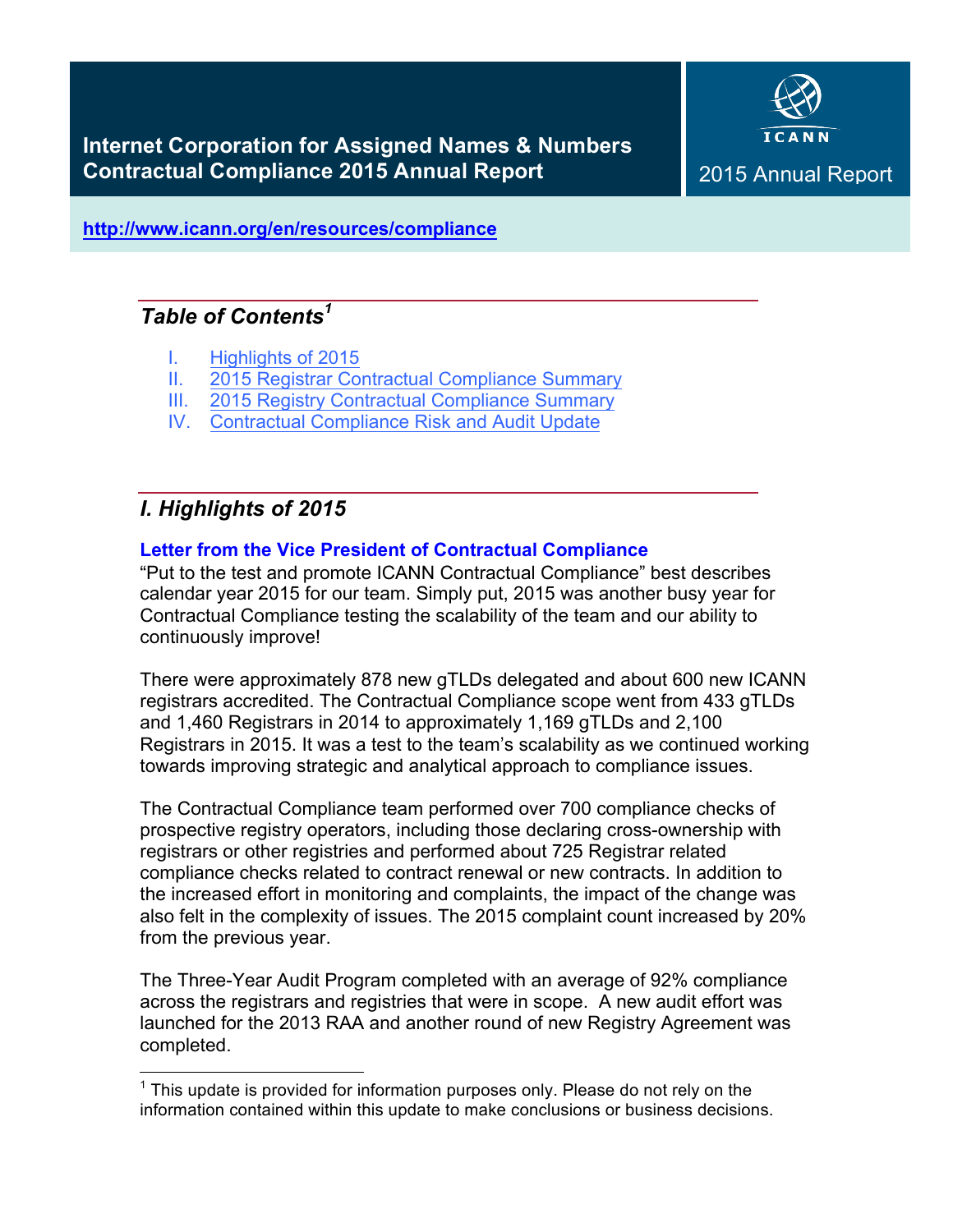The team continued to improve and increase transparency and accountability. For example, the audit page on ICANN.org was updated to include new information such as the communication templates and the audit program plan guide by contract and globalized by providing the information in eight different languages. Other activities were completed such as: improvements to complaint processing and reporting based on community feedback; an increase in outreach to the contracted parties; and a communication campaign to promote awareness and knowledge of Contractual Compliance.

#### Please visit the Contractual Compliance page at

https://www.icann.org/resources/pages/compliance-2012-02-25-en and the ICANN's Portfolio Management System at https://features.icann.org/plan to learn more about these activities.

Change is in the air and with change comes a lot of opportunities and learnings. The team and I are committed to our vision "To be a trusted Contractual Compliance service provider" while facing the opportunities ahead.

Sincerely, Maguy Serad

# **Letter from the Chief Contract Compliance Officer**

In addition to the team's work in monitoring and auditing compliance, enhancing our scalability and improving our strategic and analytical approach to compliance issues, the Contractual Compliance team facilitated dialogue with contracted parties and others in the ICANN community regarding the interpretation and enforcement of our contracts as well as the role that ICANN might play in facilitating voluntary solutions to address problems that are outside the scope of ICANN's responsibilities and remit.

We convened a panel at ICANN 54 to discuss the role that voluntary solutions have played in other industries to address difficult issues and to encourage members of the ICANN community to consider how these activities might serve as a model for voluntary solutions in the domain name industry. We recognize that ICANN cannot be the solution to problems of abuse and illegal activity but we can play a role in partnership with others in the Internet ecosystem.

We remain committed to transparency and accountability, and we look forward to continuing to work to earn the trust of the ICANN multi-stakeholder community.

Sincerely, Allen R. Grogan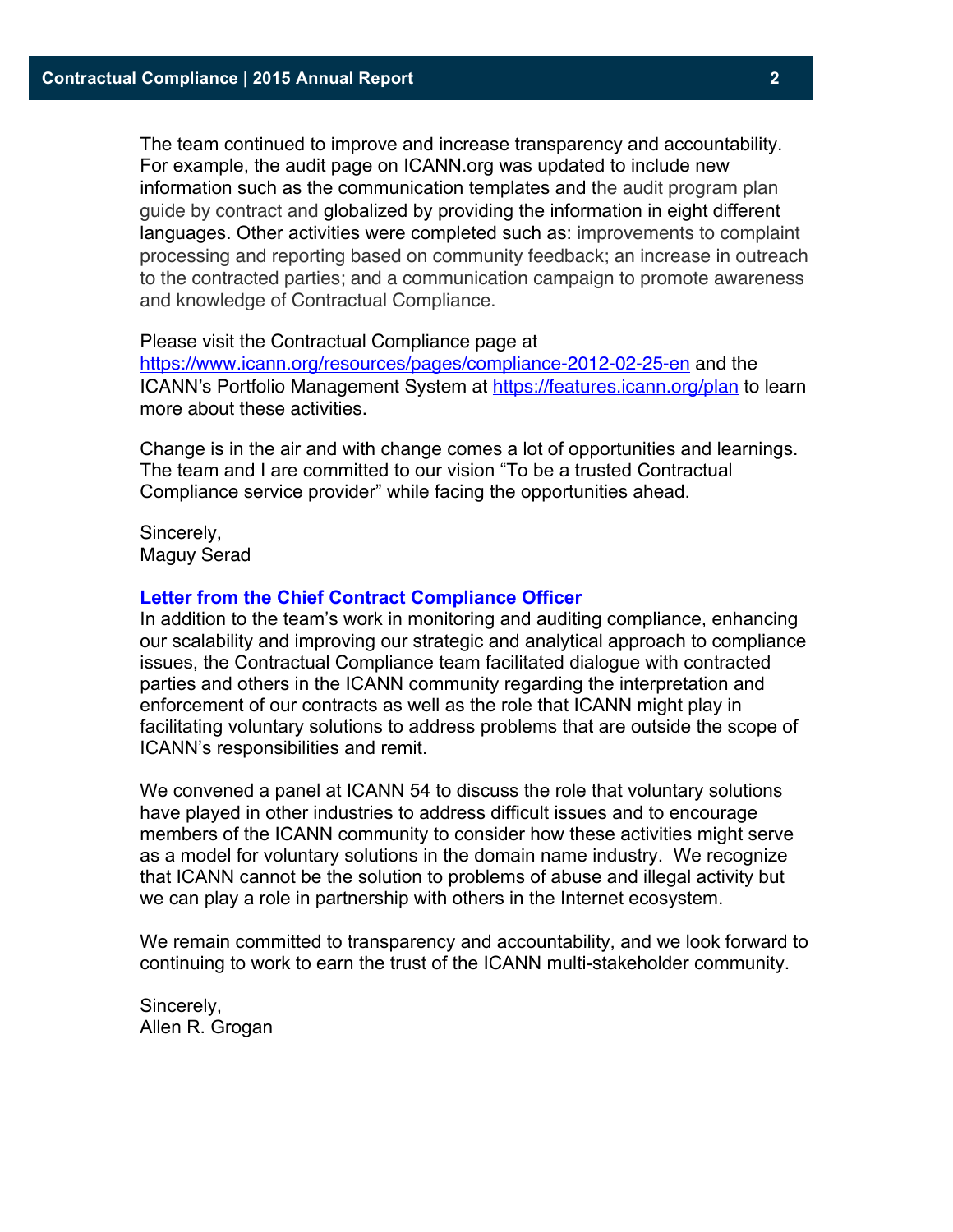#### **Financial Overview**

The Contractual Compliance budget increased by 21.7% to \$4.6M in fiscal year 2016. The funds were allocated for hiring new staff, conducting contractual compliance audits and increased overhead expenses. As a result of the strengthened team and infrastructure at ICANN, support from shared service departments increased by .6% to \$2.4M.

| <b>US Dollars in thousands</b>                                                        | <b>FY16</b><br><b>Budget</b> | <b>FY15</b><br><b>Actual</b> |       | Increase/<br>(Decrease) | <b>Comments</b>                                                                                                                                                                                                       | <b>FY14</b><br><b>Actual</b> |
|---------------------------------------------------------------------------------------|------------------------------|------------------------------|-------|-------------------------|-----------------------------------------------------------------------------------------------------------------------------------------------------------------------------------------------------------------------|------------------------------|
| <b>Contractual Compliance</b><br><b>Department Budget</b>                             | \$4,635                      | \$3,809                      | \$826 | 21.7%                   | Contractual Compliance department operating costs to<br>cover personnel, travel & meetings, professional services<br>and administration. Increase due to additional FTEs, travel<br>and systems improvement projects. | \$3,164                      |
| <b>Shared Resources</b>                                                               | \$2,430                      | \$2,416                      | \$14  | 0.6%                    | Support from other departments: IT, meeting logistics,<br>Finance, HR, Admin, etc.                                                                                                                                    | \$2,118                      |
| <b>Total Functional View of</b><br><b>Contractual Compliance</b><br><b>Activities</b> | \$7.064                      | \$6,225                      | \$840 | 13.5%                   |                                                                                                                                                                                                                       | \$5,282                      |

For detailed information regarding ICANN's fiscal year 2016 budget, go to: http://www.icann.org/en/about/financials.

#### **ICANN Meetings and Outreaches**

The Contractual Compliance team attended ICANN's 52<sup>nd</sup>, 53<sup>rd</sup> and 54<sup>th</sup> Public Meetings in 2015. The team held the standard three sessions, joined other stakeholder groups, conducted face to face meetings with the registrars and the registry operators and participated in a multitude of sessions and discussions.

As a reminder, the standard three sessions are the Contractual Compliance Program Update session held on Wednesdays, the Registrar Outreach session and the Registry Outreach session on Thursdays. The first session brings the different ICANN community members together to engage in the updates and address any questions and concerns directly with the compliance team and most importantly amongst each others. The two Thursday "closed" sessions focus on lessons learned since the last public meeting.

The team also participated in the September GDD Summit and in numerous outreaches in collaboration with the Global Stakeholder Engagement (GSE) and the Global Domains Division (GDD).

Please refer to our outreach page to learn more about the sessions conducted in 2015: https://www.icann.org/resources/compliance/outreach

#### **Contractual Compliance Online Learning**

In 2015, ICANN launched an initiative to improve knowledge of Contractual Compliance. The initiative consisted of two deliverables. The first deliverable, a video on "Getting to Know Contractual Compliance", explains how ICANN Contractual Compliance can help with domain name registration issues. The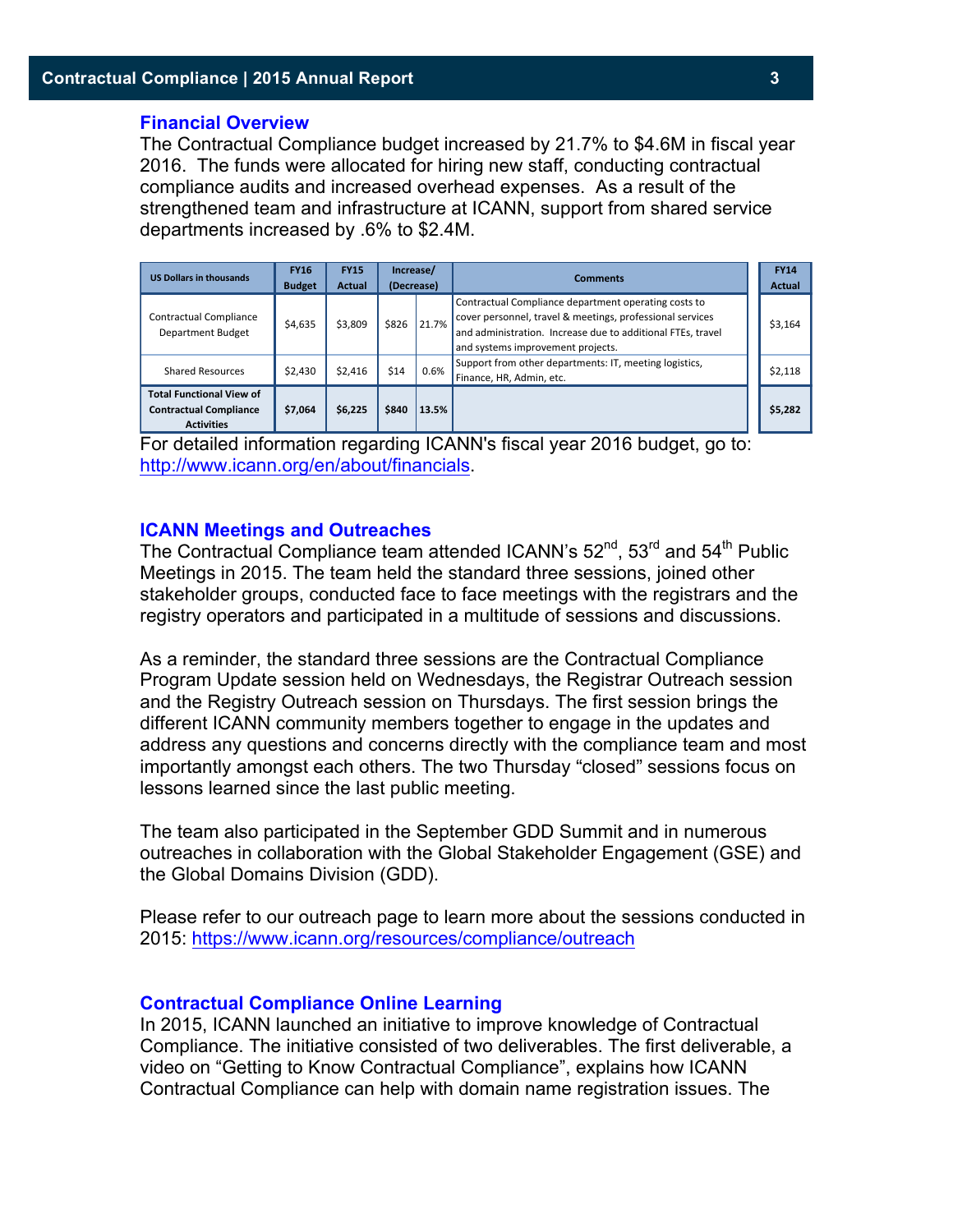second deliverable, a chart on "What is a Contractual Compliance Complaint", brings clarity on the complaint scope and key players. The video and the chart are available in eight languages: Arabic, Chinese, English, French, Japanese, Korean, Russian and Spanish.

To promote awareness of this initiative, the ICANN's communication team launched a campaign during October and December targeting the audience by language, country and domain name holders. The first stage, a social media campaign, focused on driving YouTube and Facebook views. The second stage focused on driving visits to the Contractual Compliance webpage.

Here is a summary of The Contractual Compliance Video package campaign results:

- 116,616 total views;
- 2nd most watched video in ICANN's history across all platforms (this includes all eight languages).

Please visit the Contractual Compliance website to view them: https://www.icann.org/resources/pages/compliance-2012-02-25-en

#### **Other Improvement and Initiatives**

During 2015, the Contractual Compliance team implemented a number of process, communication and system improvements based on community feedback and staff's suggestions for continuous improvements. The list can be found in Appendix A below.

The monthly dashboard was also improved to include reporting on the number of complaints that were closed upon receipt and did not require a 1<sup>st</sup> inquiry or notice to be sent to a registrar or a registry operator. For example, in 2015, ICANN had a total of 48,106 complaints; of those, ICANN closed 20,233 complaints that did not require a 1st Inquiry or Notice to be sent to the registrar. A complaint can be closed before a  $1<sup>st</sup>$  inquiry or notice is sent to the contracted party because, among other things, the complaint is either not valid, or it has been determined that the contracted party already addressed the issue.

ICANN also implemented metrics to specifically track invalid complaints and compliance notice or inquiry that should not have been forwarded to the contracted parties. These complaints are now labeled, respectively, as "Closed before 1st notice/inquiry" and "ICANN Issues."

Some of the 2015 ICANN Issues included:

- duplicate notices sent in error
- updated information received from complainants after 1st notices/inquiries were sent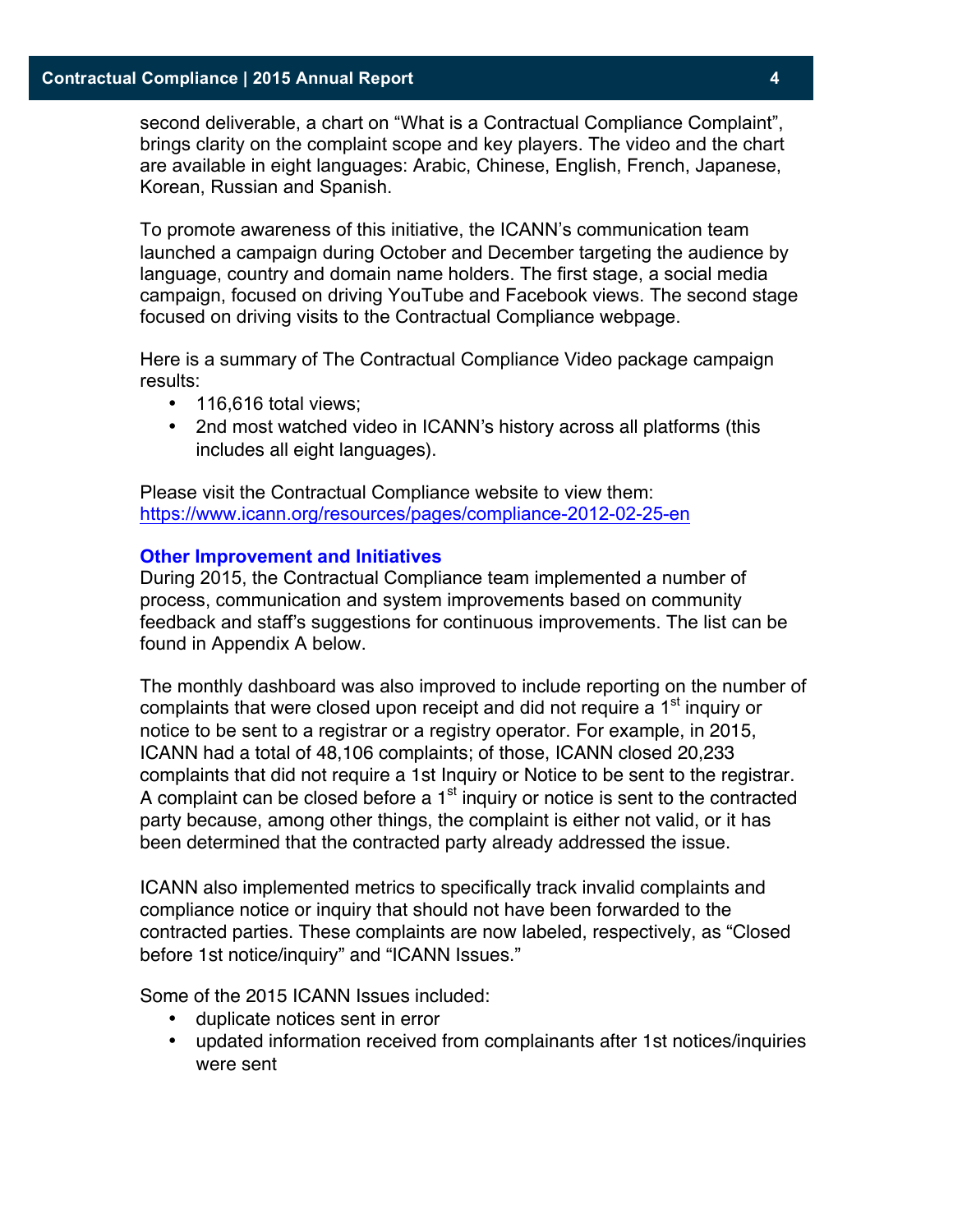- updated information received from ICANN vendors after 1st notices/inquiries were sent
- updated information received from contracted party that was not previously shared with Contractual Compliance after 1st notices/inquiries were sent.

There were 56 tickets with a resolved code of "ICANN Issue" closed in 2015.

Please visit the Performance Measurement and Reporting page at: https://features.icann.org/compliance.

#### **Performance Measurement in 2015**

The graphs below are a summary of the 2015 performance and on some of the graphs a comparison to the 2014 performance. Performance measures take into account the volume of complaints, the turn-around time (TAT), which is the average time for a contracted party and ICANN to respond and close a ticket from receipt, closure rate, customer satisfaction and other compliance functions.

Please refer to the ICANN Contractual Compliance Performance Reports page at this link https://features.icann.org/compliance. It provides information to the community on compliance activities through the monthly dashboards and reports for a rolling 13-month period.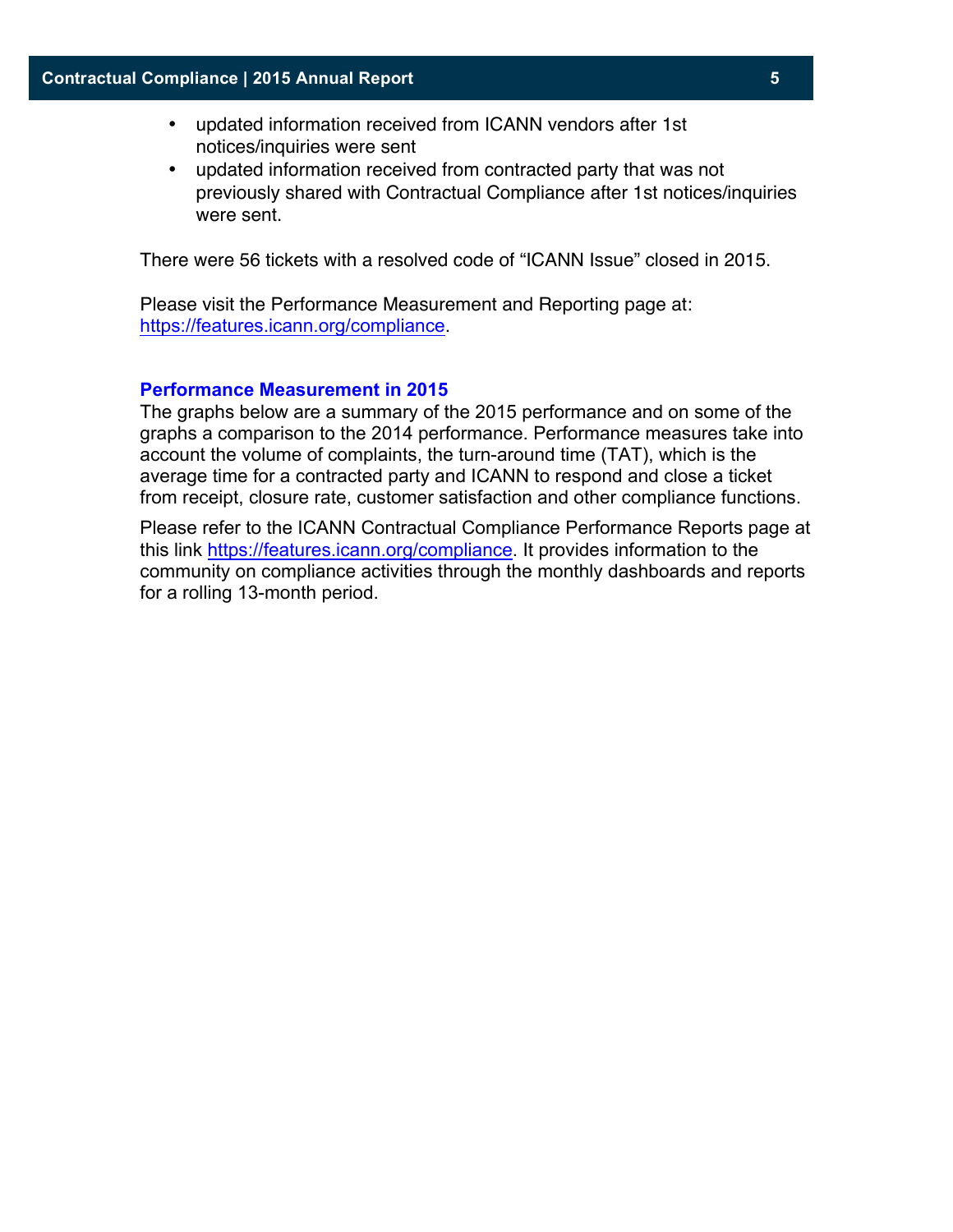# Complaint Count & Turnaround Time (TAT) Trending - Registrar





# Complaint Count & Turnaround Time (TAT) Trending - Registry





Average Turnaround Times, in days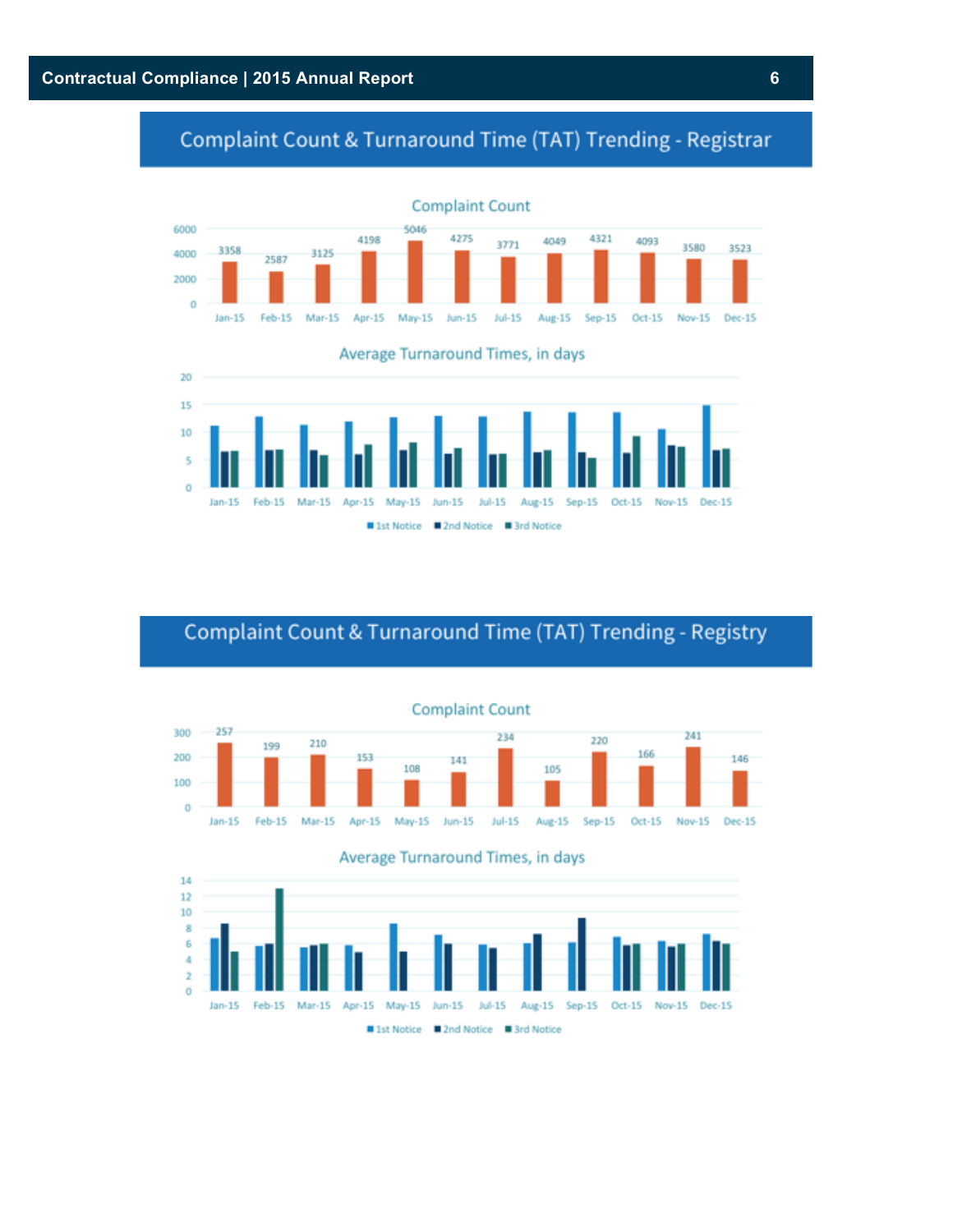# **Contractual Compliance | 2015 Annual Report 7**

# Informal Notice Statistics - Year 2014 / 2015



# Formal Notice Statistics - Year 2014 / 2015



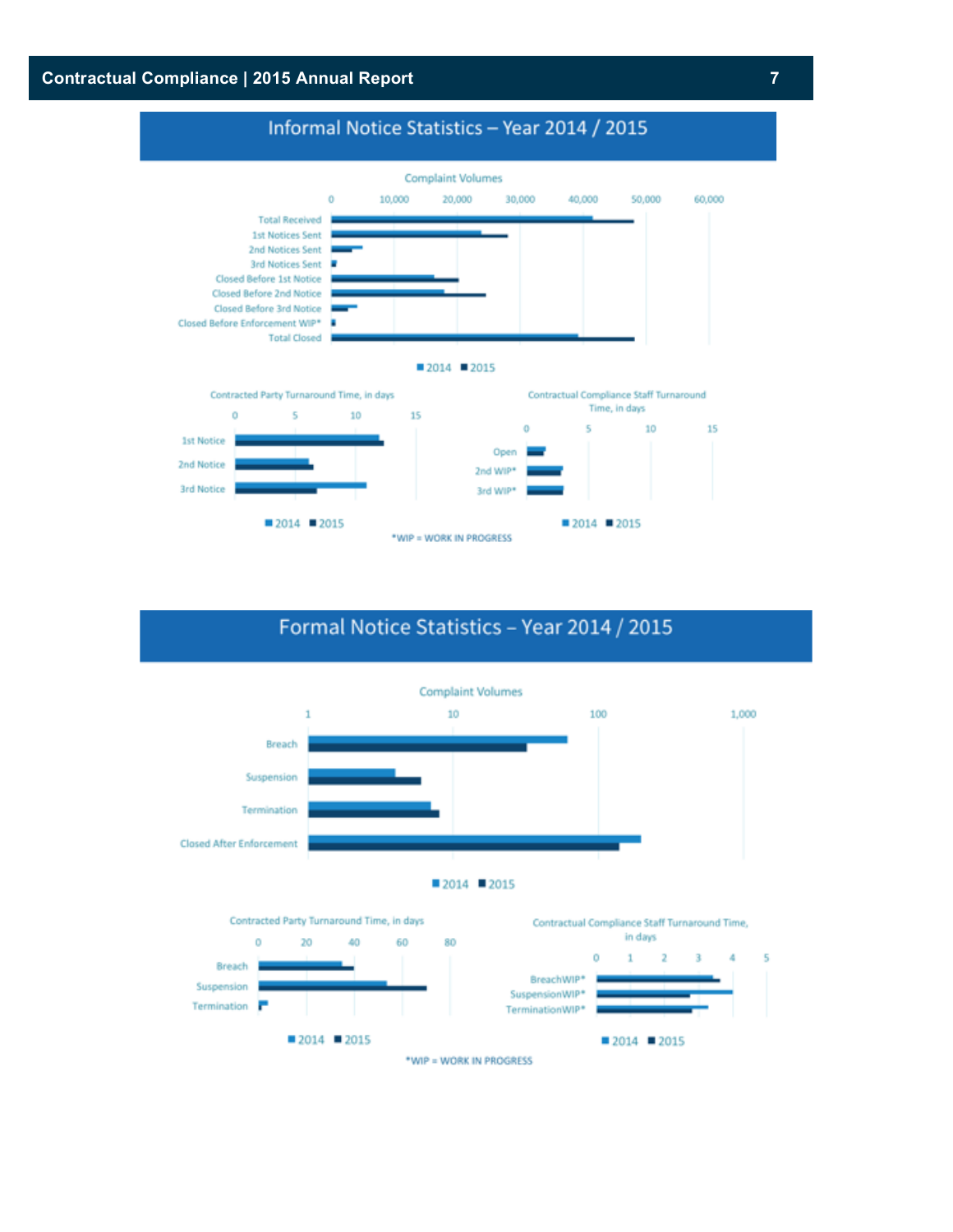# Registrar Complaint Type Volume - Year 2015



| Average Registrar      |           | <b>Formal Notices</b> |  |
|------------------------|-----------|-----------------------|--|
| <b>Turnaround Time</b> | (in days) | Volume Breach         |  |
| 1st Notice             | 12.7      | Volume Non-Renewal    |  |
| 2nd Notice             | 6.51      | Volume Suspension     |  |
| 3rd Notice             | 6.7       | Volume Termination    |  |

| Type                                | Quantity | Closed before 1st<br><b>Inquiry / Notice</b> |  |  |  |
|-------------------------------------|----------|----------------------------------------------|--|--|--|
| <b>ABUSE</b>                        | 438      | 267                                          |  |  |  |
| CEO CERTIFICATION                   | 34       | 1                                            |  |  |  |
| <b>CUSTOMER SERVICE</b>             | 167      | 147                                          |  |  |  |
| DATA ESCROW                         | 427      | O                                            |  |  |  |
| DNSSEC, IDN, IPV6                   | 17       | 16                                           |  |  |  |
| DOMAIN DELETION                     | 441      | 425                                          |  |  |  |
| DOMAIN RENEWAL                      | 818      | 391                                          |  |  |  |
| <b>FAILURE TO NOTIFY</b>            | 17       | 16                                           |  |  |  |
| <b>FEES</b>                         | 88       | 14                                           |  |  |  |
| PRIVACY/PROXY                       | 35       | 29                                           |  |  |  |
| <b>REGISTRAR CONTACT</b>            | 122      | 59                                           |  |  |  |
| REGISTRAR INFO SPEC                 | 135      | 75                                           |  |  |  |
| <b>REGISTRAR OTHER</b>              | 54       | 13                                           |  |  |  |
| RESELLER AGREEMENT                  | 11       | $\Omega$                                     |  |  |  |
| <b><i>TRANSFER</i></b>              | 6,558    | 3,754                                        |  |  |  |
| <b>UDRP</b>                         | 210      | 132                                          |  |  |  |
| <b>WHOIS FORMAT</b>                 | 905      | 703                                          |  |  |  |
| WHOIS INACCURACY                    | 34,740   | 13.014                                       |  |  |  |
| WHOIS QUALITY REVIEW                | 45       | $\Omega$                                     |  |  |  |
| <b>WHOIS SLA</b>                    | 356      | 361                                          |  |  |  |
| WHOIS UNAVAILABLE                   | 308      | 146                                          |  |  |  |
| Total Complaints Processed = 45,926 |          |                                              |  |  |  |
| Total Complaints Closed = 46,040    |          |                                              |  |  |  |
|                                     |          |                                              |  |  |  |

Disclaimer: Due to rounding, percentages may not always appear to<br>add up to 100%.

Total Closed before 1<sup>st</sup> Inquiry / Notice = 19,563

# Registry Complaint Type Volume - Year 2015



| <b>Average Registry</b> |           | <b>Formal Notices</b>     |  |
|-------------------------|-----------|---------------------------|--|
| <b>Turnaround Time</b>  | (in days) | Volume Breach             |  |
| 1st Notice              | 6.31      | <b>Nolume Non-Renewal</b> |  |
| 2nd Notice              | 6.71      | Volume Suspension         |  |
| <b>Brd Notice</b>       | 8.2       | <b>Nolume Termination</b> |  |

Disclaimer: Due to rounding, percentages may not always appear to add up to 100%.

| Type                                                       | Quantity | Closed before 1 <sup>st</sup><br><b>Inquiry / Notice</b> |  |  |
|------------------------------------------------------------|----------|----------------------------------------------------------|--|--|
| ABUSE CONTACT DATA                                         | 61       | 39                                                       |  |  |
| <b>BANKRUPTCY</b>                                          | O        | 2                                                        |  |  |
| <b>BRDA</b>                                                | 45       | $\overline{1}$                                           |  |  |
| <b>BULK ZFA</b>                                            | 27       | $\mathbf{1}$                                             |  |  |
| <b>CLAIMS SERVICES</b>                                     | 4        | 4                                                        |  |  |
| CODE OF CONDUCT                                            | 64       | 16                                                       |  |  |
| <b>MISCONDUCT</b>                                          | ĩ        | Ō                                                        |  |  |
| MONTHLY REPORT                                             | 165      | 3                                                        |  |  |
| PIC                                                        | 20       | 19                                                       |  |  |
| REGISTRY DATA ESCROW                                       | 465      | 147                                                      |  |  |
| <b>REGISTRY FEES</b>                                       | 80       | $\overline{2}$                                           |  |  |
| <b>REGISTRY OTHER</b>                                      | 142      | 71                                                       |  |  |
| <b>RESERVED</b><br>NAMES/CONTROLLED<br><b>INTERRUPTION</b> | 113      | 61                                                       |  |  |
| RR-DRP                                                     | 25       | 26                                                       |  |  |
| <b>SLA</b>                                                 | 222      | 80                                                       |  |  |
| SUNRISE                                                    | 30       | 10                                                       |  |  |
| <b>URS</b>                                                 | 27       | 21                                                       |  |  |
| WILDCARD PROHIBITION                                       | 1        | 1                                                        |  |  |
| ZONE FILE ACCESS<br>688                                    |          |                                                          |  |  |
| Total Complaints Processed = 2,180                         |          |                                                          |  |  |
| Total Complaints Closed = 2,115                            |          |                                                          |  |  |
| Total Closed before 1 <sup>st</sup> Inquiry / Notice = 670 |          |                                                          |  |  |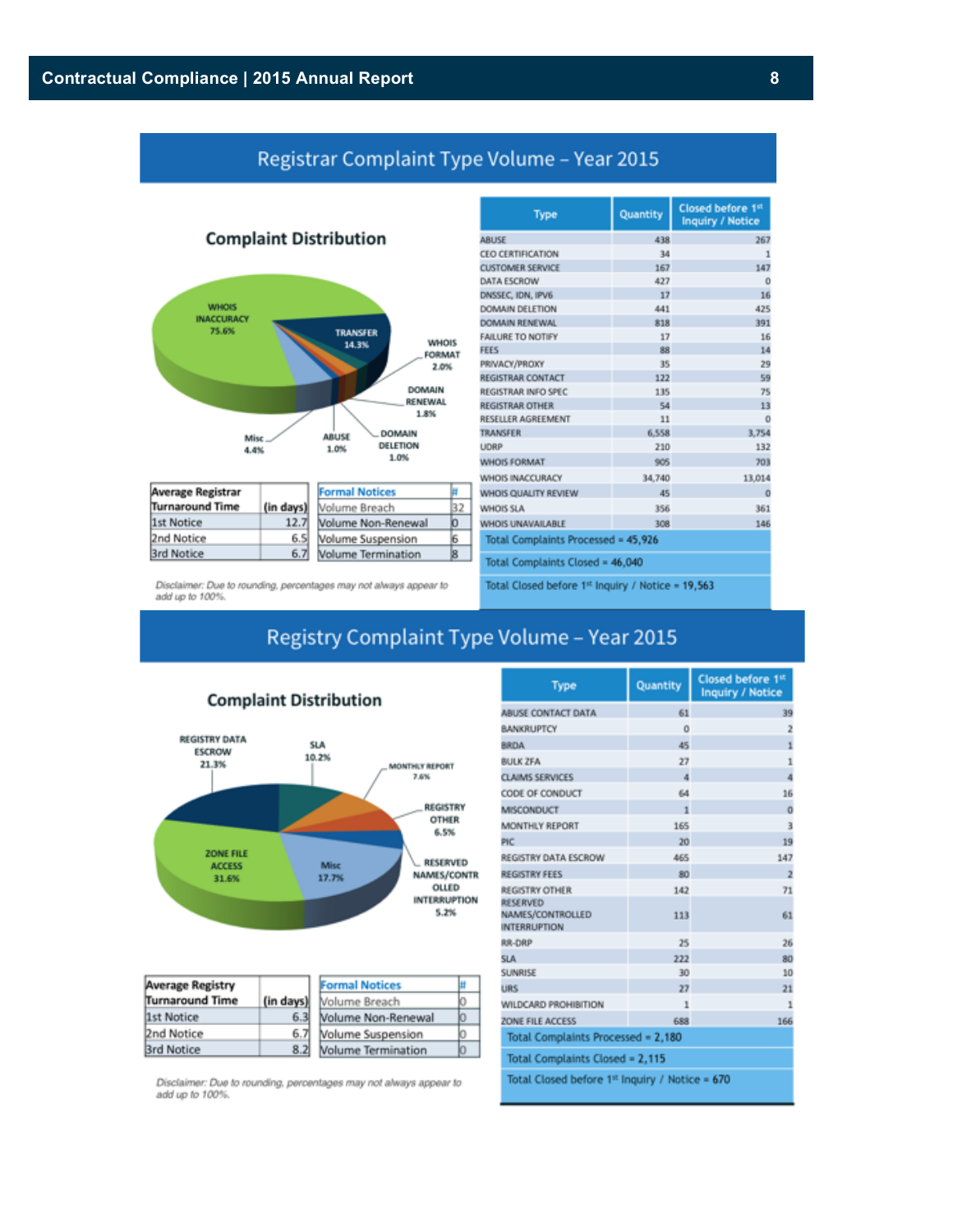# **Contractual Compliance | 2015 Annual Report 9**

# Formal Notice Activity - Year 2015

e Reason\*

Qty\*

166 124

42

| <b>Notices</b> | Qty |
|----------------|-----|
| Breach         | 32  |
| Suspension     | 6   |
| Termination    | R   |

| Summary of the Formal Notice Reasons                                                                    | Frequency |
|---------------------------------------------------------------------------------------------------------|-----------|
| Pay accreditation fees (RAA 3.9)                                                                        | 10.2%     |
| Maintain and provide communication records (RAA 3.4.2/3)                                                | 9.6%      |
| Display renewal/redemption fees (ERRP 4.1)                                                              | 7.2%      |
| Display correct ICANN Logo on website (RAA Logo License Appendix)                                       | 6.0%      |
| Provide Whois Services (RAA 3.3.1)                                                                      | 6.0%      |
| Publish on website email address for abuse reports (RAA 3.18.1)                                         | 4.8%      |
| Maintain and provide records related to abuse reports (RAA 3.18.3)                                      | 4.2%      |
| Publish on website description of procedures for the receipt and tracking of abuse reports (RAA 3.18.3) | 4.2%      |
| Provide domain name data in the specified response format (RAA-RDDS 1.4)                                | 4.2%      |
| Publish on website name and position of officers (RAA 3.17 and RIS)                                     | 4.2%      |
| Publish on website auto-renew and deletion policy (RAA 3.7.5.5)                                         | 3.6%      |
| Display methods used to deliver pre- and post-expiration notifications (ERRP 4.2)                       | 3.6%      |
| Other -** Appendix B                                                                                    | 31.9%     |

\*A singe Breach may contain multiple Notices Reasons.

\*\* Please refer to Appendix B for a detailed list of formal notice reasons in the "Other" category.

Disclaimer: Due to rounding, percentages may not always appear to add up to 100%.



# 2015 Overall Customer Satisfaction

# **Back To Top**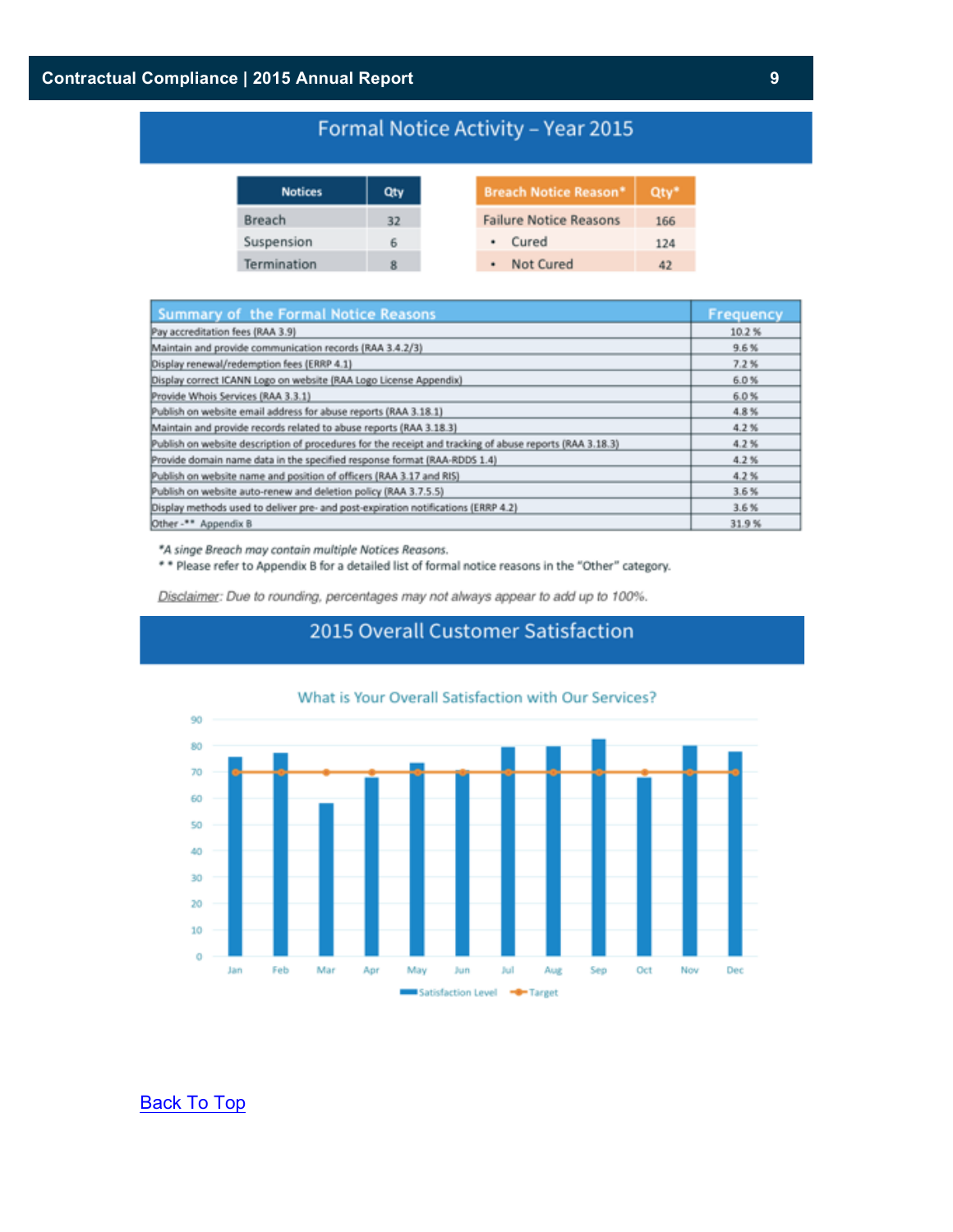# *II. 2015 Registrar Contractual Compliance Summary*

For registrar compliance, 2015 was the second full year of enforcing and monitoring compliance with the 2013 Registrar Accreditation Agreement (RAA). In contrast to 2014, which included substantial outreach with registrars and community members regarding the new areas of compliance, staff training, and system updates, in 2015 the Contractual Compliance team provided greater focus on certain areas, including abuse and changes to WHOIS inaccuracy requirements.

In 2015, the Contractual Compliance team was involved in several WHOIS Accuracy Reporting System (ARS) initiatives. The WHOIS ARS is a framework for conducting repeatable assessments of WHOIS accuracy over time and publicly reporting the findings. The initiatives included completing the WHOIS ARS pilot, and providing feedback and lessons learned to the WHOIS ARS team. Compliance collaborated closely with this team to develop the test criteria for Phase 1 and Phase 2 to ensure alignment with the RAA and ICANN processes. The contractual compliance complaint processing system was updated to improve processing resources for WHOIS inaccuracy complaints to accommodate an influx of complaints from WHOIS ARS and to improve overall performance. The team processed WHOIS ARS complaints into two buckets, WHOIS inaccuracy and WHOIS format. For additional information regarding WHOIS ARS, please see WHOIS ARS Phase 1 Report: Syntax Accuracy. The Phase 2 draft report can be found at this link https://www.icann.org/news/announcement-2015-12-23-en.

In 2015, the Contractual Compliance team continued to conduct WHOIS quality review (QR) monitoring efforts. WHOIS QR reviews the previously closed WHOIS inaccuracy complaints to ensure continued compliance with contractual obligations. in 2015, 1,209 WHOIS QR reviews were conducted for the January thru June period of which 32 needed to be resent to the registrar; a 50% drop from last year's follow-up with the registrars. The 2015 WHOIS QR effort resulted in one notice of breach to a registrar for non-compliance.

#### **Participation in ICANN Policy Development Process**

The Contractual Compliance team actively participated in multiple registrarrelated ICANN Policy Development Process which included the 2013 RAA WHOIS Accuracy Program Specification Review (WAPS), Privacy & Proxy Services Accreditation Issues (PPSAI) Working Group, Inter-Registrar Transfer Policy (IRTP) Parts C and D, Thick WHOIS Implementation, the Additional WHOIS Information Policy and WHOIS Advisory and the Translation and Transliteration of Contact Information PDP Working Group.

#### **Most common issues during 2015**

Listed below were the most common issues addressed by ICANN with regards to registrar compliance: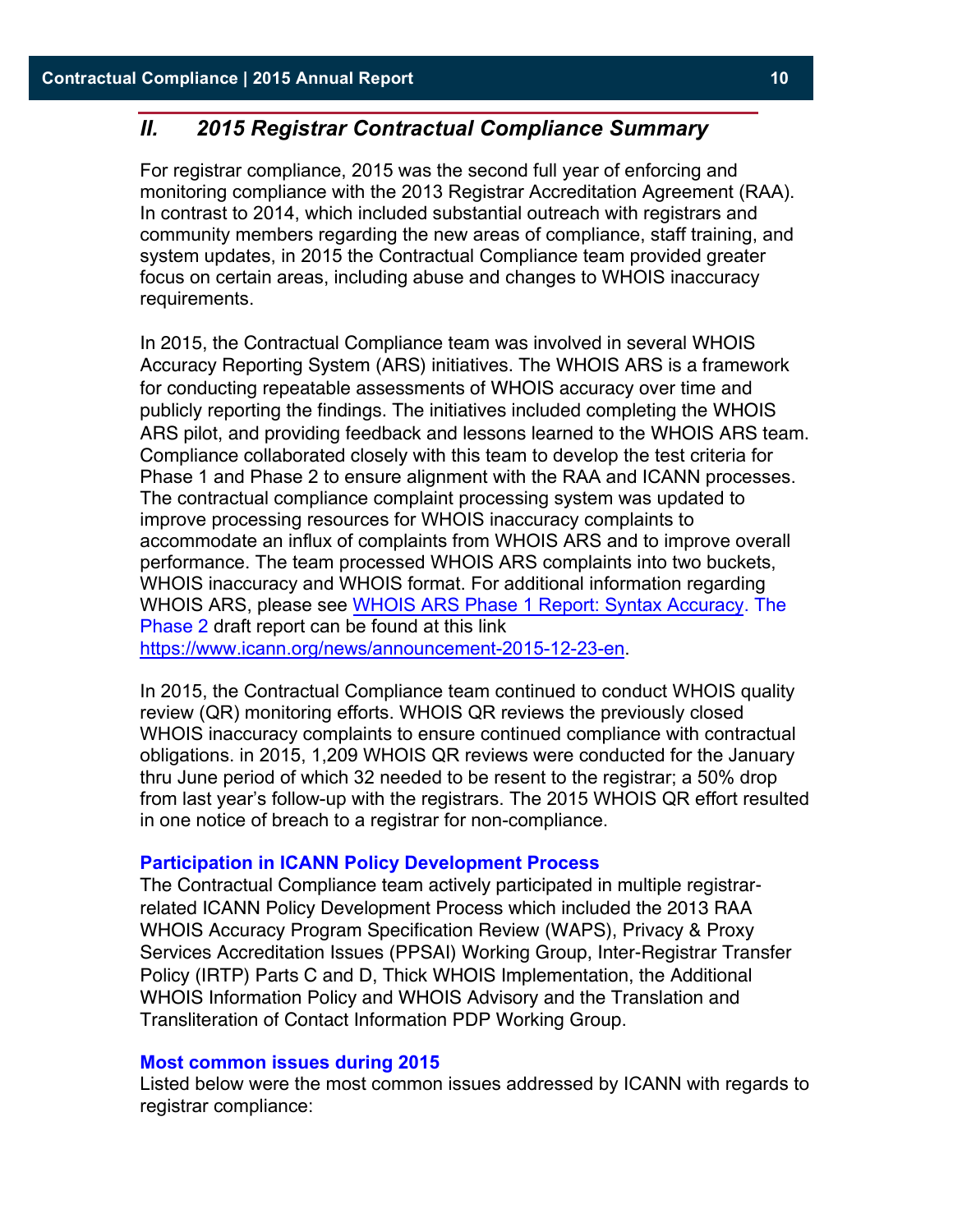# **1. WHOIS Inaccuracy:**

- Registrars processing WHOIS inaccuracy complaints under 2009 RAA requirements rather than 2013 RAA requirements.
- Registrars failing to verify or validate WHOIS information as required by the WHOIS Accuracy Program Specification of the 2013 RAA.
- Registrars asking their resellers to confirm the accuracy of the WHOIS information of domain names regarding which ICANN received complaints, rather than providing confirmation from the registrant.
- Registrars failing to provide supporting documentation for updated or changed WHOIS information.

# **2. Abuse:**

- Registrars not taking reasonable and prompt steps to respond to appropriately to reports of abuse, which at a minimum should be to forward valid complaints to the registrants.
- The 2013 RAA does not require registrars to suspend every domain subject to a valid abuse complaint.
- Law enforcement may submit complaints against registrars outside of their jurisdiction under Section 3.18.1 of the 2013 RAA
- Abuse complaints against registrars under the 2009 RAA (which does not have requirements regarding abuse complaints).

# **3. Transfers, Inter-Registrar Transfer Policy (IRTP):**

- Losing registrars providing the AuthInfo-Code to contacts other than the Registered Name Holder.
- Losing registrars not sending the Form Of Authorization labeled "Confirmation of Registrar Transfer Request" or sending it to contacts other than the Registered Name Holder.
- Registrars using a Form of Authorization that does not comply with the IRTP.
- Registrars requiring Registered Name Holders to take additional steps to request AuthInfo codes for transfer that are more stringent than those required to change nameserver information.

# **4. Renewal/Redemption, Expired Domain Deletion Policy (EDDP), Expired Registration Recovery Policy (ERRP):**

- Registrars that rely on their resellers to send the renewal notifications on their behalf and do not ensure that the notifications are actually sent and copies are maintained.
- Registrars not complying with the web posting obligations provided by the ERRP.
- Registrars not disrupting the DNS resolution path prior to deletion as required by the ERRP.
- Registrars that change the Registrant at Expiration's (RAE) name to their own subsidiaries or resellers on the date of expiration of the domain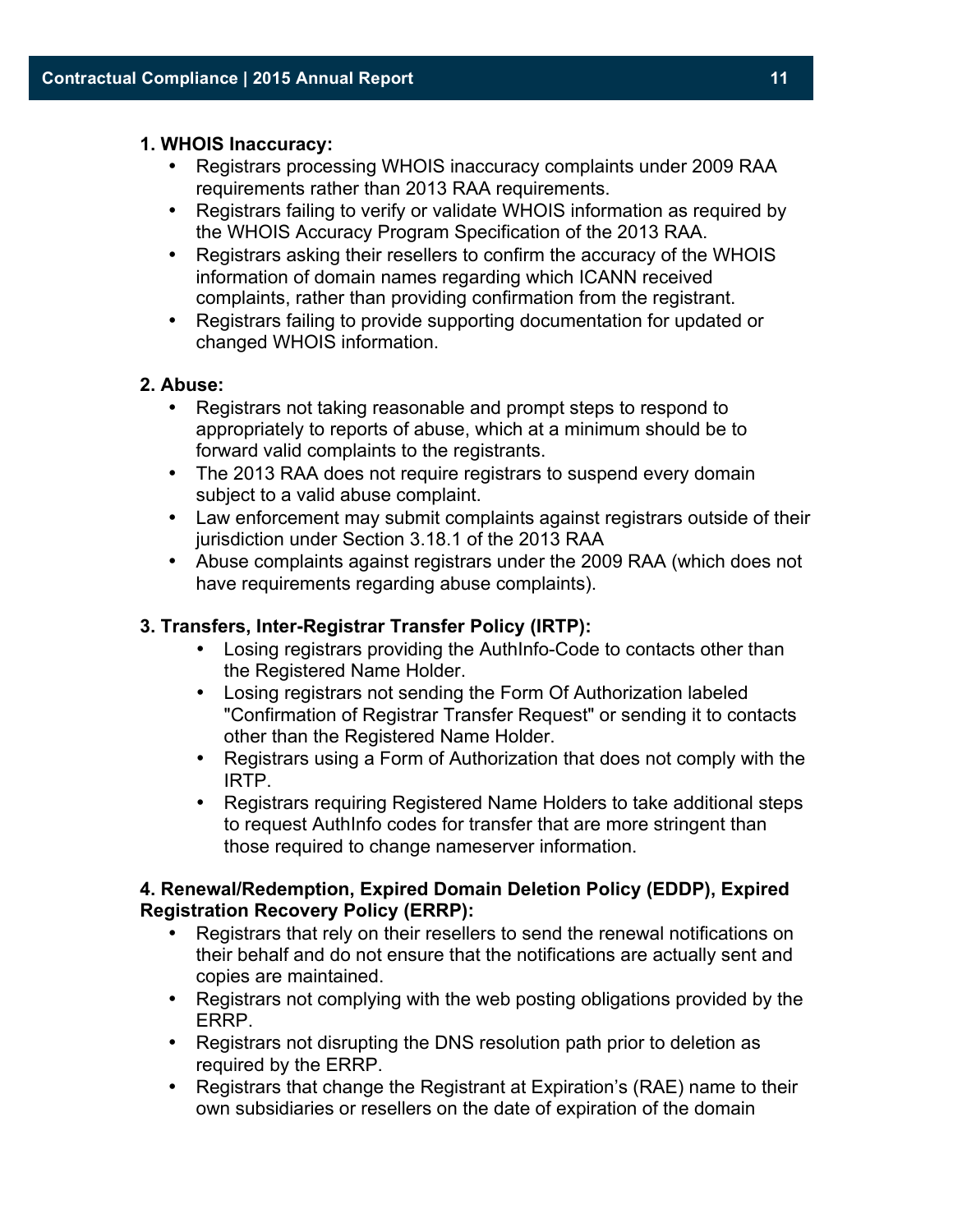names, without providing the RAE clear information regarding their terms of service concerning expiration and renewals.

• Registrars not sending renewal notices to the Registrant or Administrative Contact listed in the public WHOIS .

# **5. Uniform Domain Name Dispute Resolution Policy (UDRP):**

- Registrars not cooperating with the UDRP providers by responding to the verification requests sent to them when UDRP proceedings are commenced.
- Registrars not maintaining the status quo of the domain names involved in the proceedings, allowing them to be transferred to other registrars or registrants.
- Registrars not locking a domain name subject to a UDRP within two business days of receiving a UDRP complaint from a UDRP provider.
- Registrars not providing the information requested within two business days of receiving a verification request from a UDRP provider.

#### **6. Other related domain registration issues:**

- Registrars failing to maintain records as required by the RAA and not ensuring that resellers maintain them and can provide them upon request.
- Registrars not able to provide ICANN with copies of communications they claim were sent to their registrants.

Back To Top

# *III. 2015 Registry Contractual Compliance Summary*

During 2015, Contractual Compliance kept pace with the continued expansion of the gTLD space, which included the contracting and the delegation of approximately 720 new gTLDs since 1 January 2015 (for approximately 1169 contracted and delegated gTLDs by year's end – see

http://newgtlds.icann.org/en/program-status/delegated-strings) and the transition of multiple previously delegated gTLDs to new Registry Agreements.

Contractual Compliance kicked off the year with a review of registry operator's compliance with the annual certification requirements and publication of abuse contact information and continued to monitor compliance with other obligations of the Registry Agreements through internal monitoring efforts, processing of complaints and monitoring of external sources, such as industry blogs. Third party zone file access complaints and data escrow deposit monitoring were two of the largest volume areas of processing conducted by Contractual Compliance in 2015. See https://features.icann.org/compliance for updated Contractual Compliance performance reports.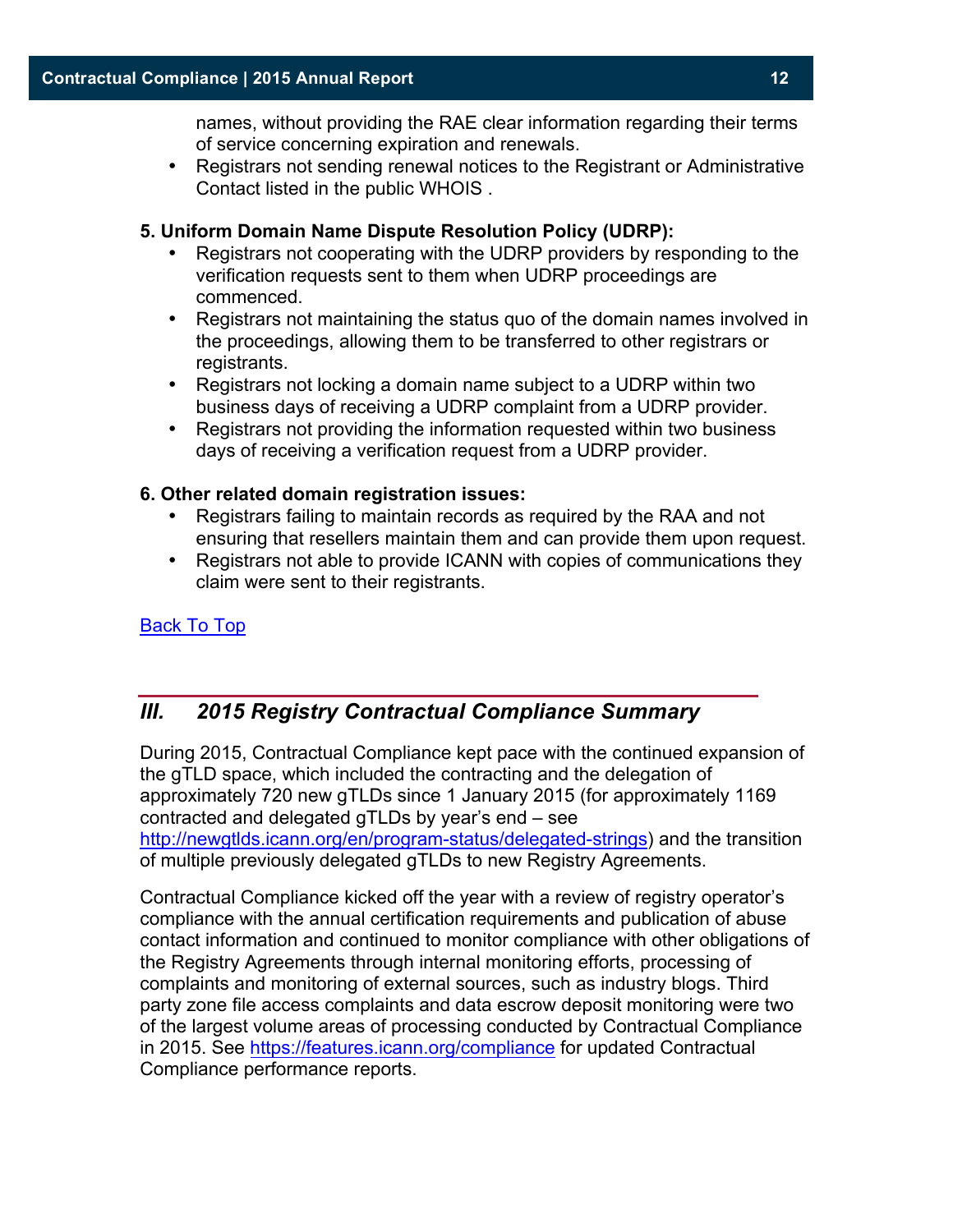#### **Most common issues during 2015**

Listed below were the most common issues addressed by ICANN with regards to registry compliance:

- 1. Zone File Access by Third Parties via the Centralized Zone File Service
	- Registry Operators not responding to requests for zone file access.
	- Registry Operators denied access for reasons not permitted under the Registry Agreement.
- 2. Daily Data Escrow Deposits
	- Registry Operators not making the initial deposit in a timely manner.
	- Data Escrow Agent failing to send daily notifications of escrow deposits to ICANN.
	- Registry Operators failing to send daily notifications of escrow deposit to ICANN.
- 3. Service Level Agreement
	- Registry Operators not meeting the required service level agreements (SLA) under the Registry Agreement for service availability and performance.
- 4. Monthly Reporting
	- Registry Operators not submitting the required monthly reports.
	- Registry Operators not submitting monthly reports with the correct format or content.

# **Participation in ICANN Policy Development Process**

In 2015, Contractual Compliance also assisted with multiple cross-functional efforts this year. Some of these efforts included the following: (1) finalizing the members of the Public Interest Commitment Dispute Resolution Standing Panel, which now includes seven members (see

https://www.icann.org/news/announcement-2-2015-06-03-en); (2) establishing the Continued Operations Instrument (COI) Amendment Service (see https://www.icann.org/news/announcement-3-2015- 09-15-en) which was announced by ICANN in September 2015; and (3) developing a process for communicating Service Level Agreement monitoring alerts to registry operators.

Additionally, Contractual Compliance participated in multiple registry-related policy efforts and working groups, including Thick WHOIS implementation, the Protection of IGO and INGO Identifiers in all gTLDs, IGO-INGO Access to Curative Rights Protection Mechanisms, Competition, Consumer Trust and Consumer Choice Metrics Reporting, Rights Protection Mechanisms Review and New gTLDs Subsequent Procedures.

# Back To Top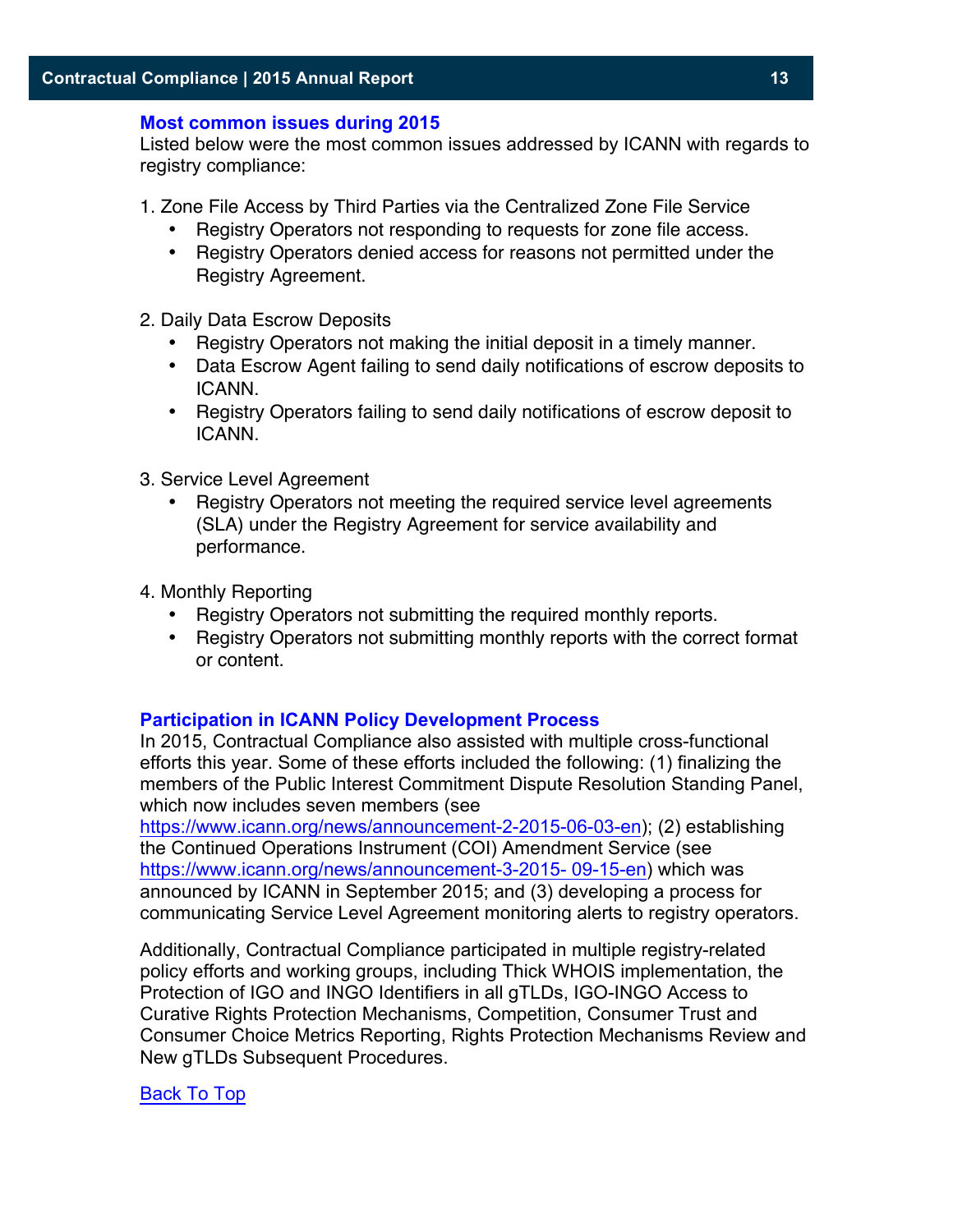# *IV. Contractual Compliance Risk and Audit Update*

ICANN conducts a regular review of the potential risk(s) of contracted parties' non-compliance with various provisions in the agreements. The review along with the complaints' trends and monitoring of external sources such as industry blogs, are factored in to updates and revisions to the audit program.

#### **ICANN Three-Year Audit Program for Registrars and Registries**

In May 2015, ICANN completed year three of the Three-Year Audit Program with a 92 percent compliance of the sampled population.

In year three, 316 Registrars and five legacy gTLD Registries received a Request for Information notice to participate in the audit. The 316 Registrars consisted of the remaining 311 from the original population and five roll over from year two.

Registrars that had common ownership and operated the same both technically and operationally as Registrars audited in previous years were allowed to be waived from the audit. If Registrars not part of a family of previously audited Registrars had common ownership and operated the same both technically and operationally as other Registrars selected for the current audit, they were allowed to select one Registrar to represent that family group in the audit.

In the year three audit program, 180 Registrars were exempted from the audit as they met the above criteria. The same number of Registrars were exempt from the audit in year two for the same criteria.

A total of 14 Registrars were issued Breach Notices in year three as opposed to 11 Registrars in year two. Ten Registrars either self-terminated following breach or were terminated as a result of not responding to breach; in comparison, one Registrar self-terminated following breach and two Registrars were terminated as a result of not responding to breach in year two.

Overall, contracted parties were proactive in remediating issues that were identified as a result of the audit. Please refer to 2014 Contractual Compliance Year Three Audit Program Report for more details.

#### **ICANN Registrar Audit Program**

In September 2015, ICANN launched an expanded Registrar Audit Program which focused on obligations required per the 2013 RAA. The initial sample population consisted of five Registrars that received Partially-Remediated Reports in year three of the 'ICANN Three-Year Audit Program for Registrars and Registries' and 62 Registrars selected based on the following criteria: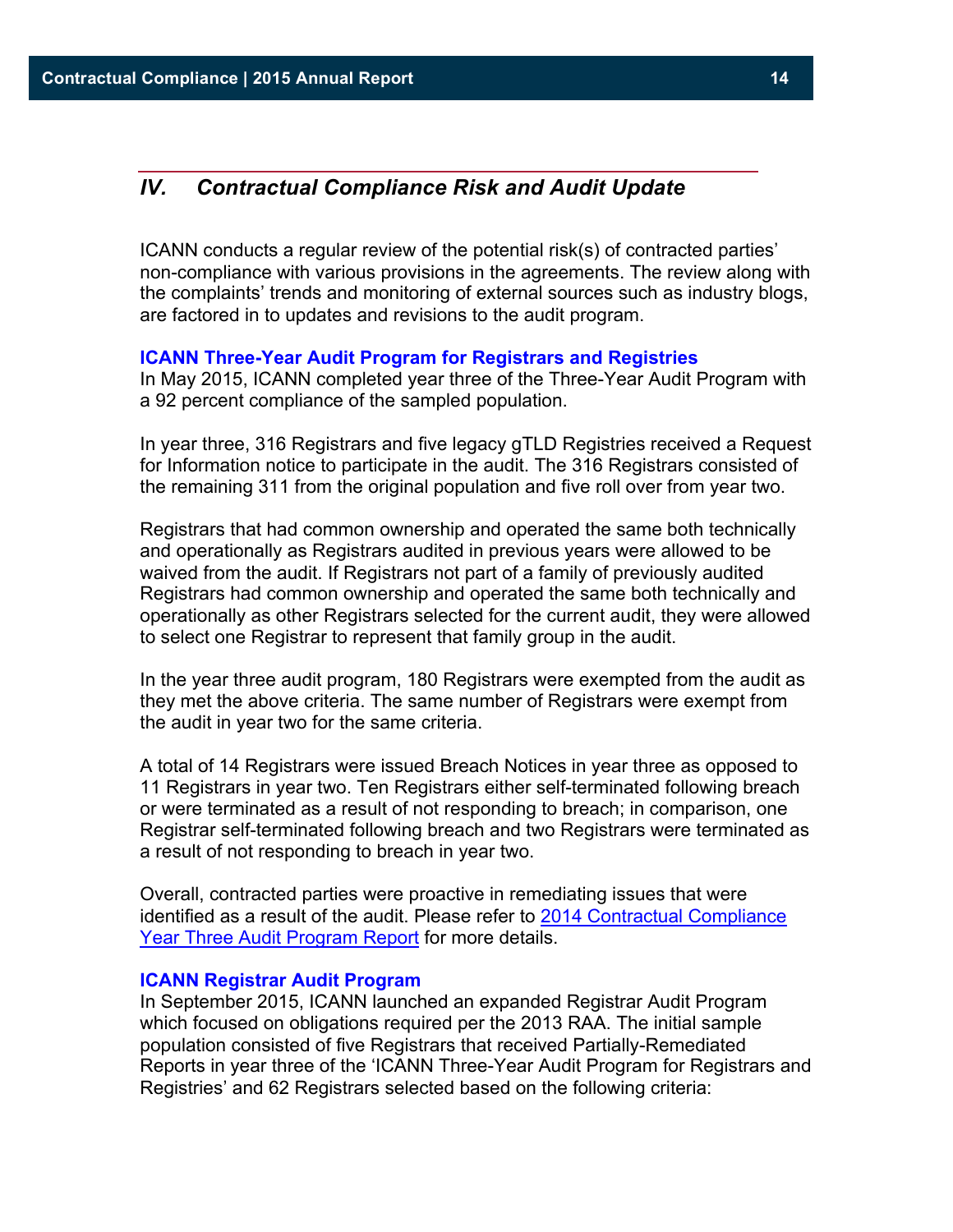- Contracted parties who have not been previously audited
- Contracted parties with highest numbers of 3rd Notices per number of domains under management
- Contracted parties who had received Notice of Breach in last 12 months
- Contracted parties with highest number of failed data escrow deposits
- Contracted parties responsiveness to ICANN's requests

Please refer to the following link for more information: https://www.icann.org/resources/pages/audits-2012-02-25-en

#### **ICANN New Registry Audit Program**

In July 2015, ICANN completed a second round of the New Registry Audit Program to test compliance of new gTLDs with the terms of the New Registry Agreement and ICANN Temporary and Consensus Policies. There were eleven gTLDs selected for this audit cycle. This audit round completed with a full compliance of the sampled population.

Please refer to the published report at this link:

https://www.icann.org/en/system/files/files/contractual-compliance-ra-auditreport-2015-31mar15-en.pdf.

Back To Top

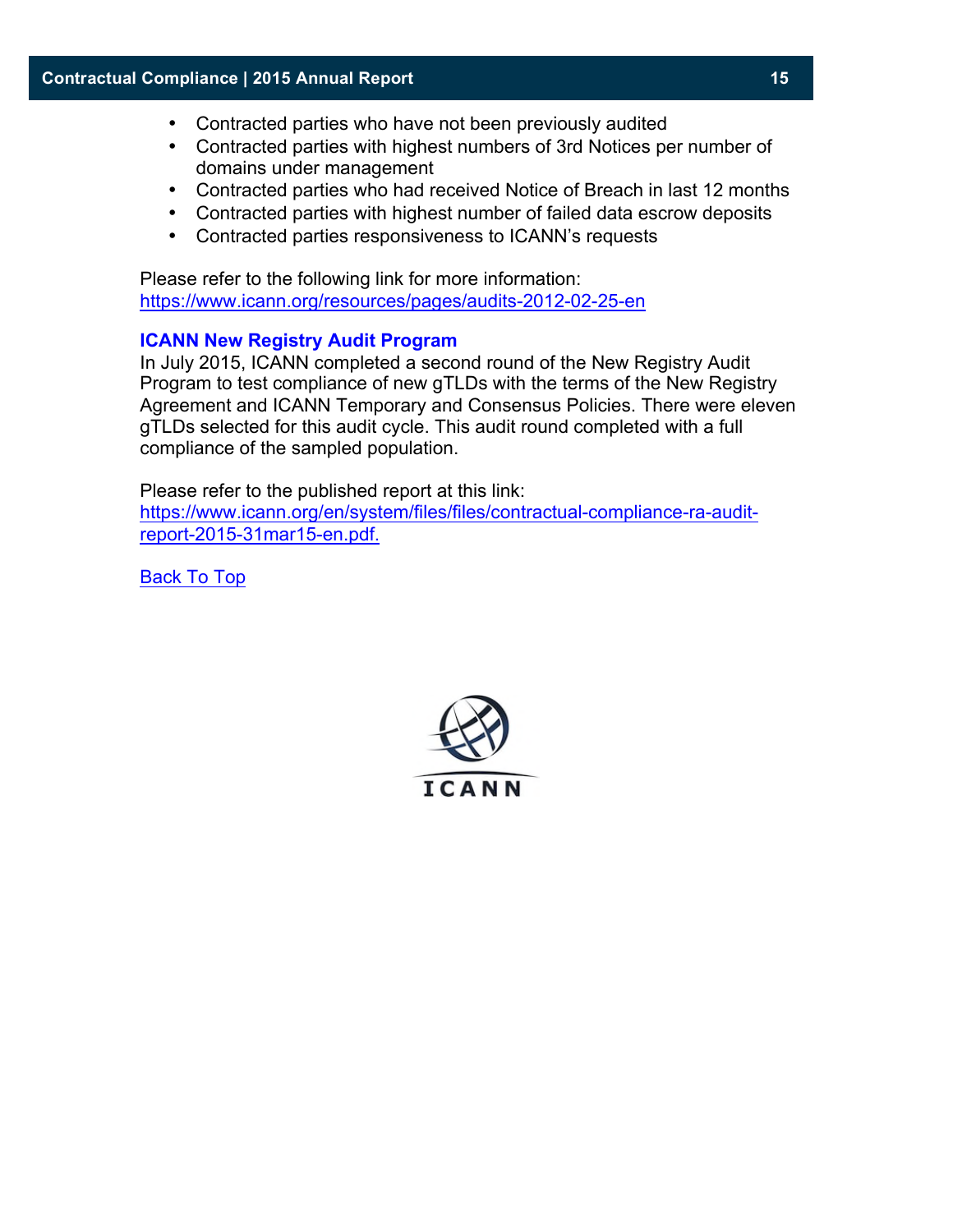# **Appendix A**

List of Activities to support the Contractual Compliance Initiatives and Improvements with system Impact:

- Automate sending anonymous complaints by masking reporter information when requested;
- Clarify and simplify wording in the communication templates;
- Include ticket IDs and standardize subject headings for closure notices;
- Provide auto confirmation email to all responses received by ICANN between 1st Inquiry/Notice and the closure notice;
- Ensure automated closure notices are sent to the proper registrar contact(s);
- Provide registrars with a weekly report of open (and recently closed) tickets; and
- Add a closure reason code to account for a complaint closed due to "ICANN issue."
- Integrate compliance@icann.org into complaint processing system  $-$  this integration will improve the tracking, follow-up and follow through for the correspondence received at the compliance@icann.org email address.
- Improve WHOIS lookup for thick WHOIS gTLDs.
- Finalize registrar weekly file of open (and recently closed) tickets this file will provide visibility to the contracted party of open and recently closed tickets. To request a weekly file please email registrar@icann.org.
- Additional speed/automation improvements including parsing script optimization and template automation.
- Modified the closure notice to include a brief summary for the closure reason of a complaint in an effort to bring clarity on the resolution
- Updated the Uniform Domain Name Dispute Resolution Policy (UDRP) complaint web form and templates to align with update to Rules for UDRP effective 31 July 2015
- Software update to address a security vulnerability and feature improvements in the system
- Further template and closure code updates based upon ICANN and community feedback
- Updating the compliance system to allow for the WHOIS ARS import utility, to create compliance tickets based on the updated WHOIS ARS report format.
- Increased automation to templates to reduce manual efforts by staff